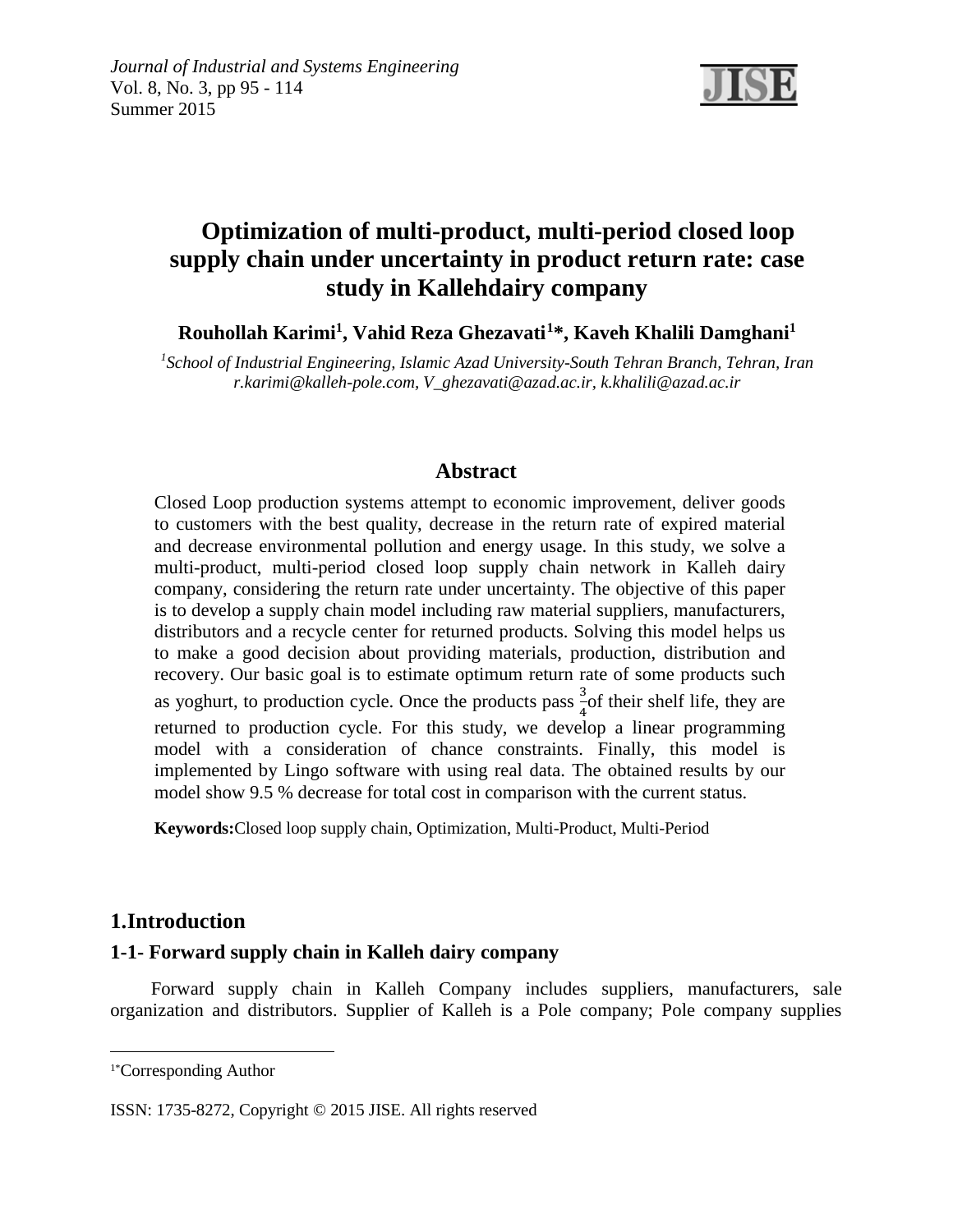allmaterials, necessities and machineries of this company. In some cases such as buying milk, Pole company has all types of machines in whichthe selection of the optimum machineis one of the main decisions in their model. The major focus of the company through forward supply chain is supply and production, and also BanyChow Company is responsible for product distribution.

#### **1.2. Reverse supply chain**

Reverse logistics is defined by Fleischmann (2001) as the processes of planning, implementing and controlling the inbound flow, storage of secondary goods and related information opposite to the traditional supply chain directions for the purpose of recovering value and proper disposal.

Reverse supply chain includes initial collection centers and recovery centers. In Kalleh company, products are returned to an initial point by two cases: products that have passed  $\frac{3}{4}$  of their shelf life and products which were not produced with good quality. Therefore, this product is sold either in lower price or is entered to production cycle for producing other products. Moreover, wastages are sold.

#### **1.3. Closed loop supply chain**

Forward and reverse logistic activities are wholly in reaction with each other but we cannot consider a clear boundary between them. To decrease of costs and increase of competitive power and acquiring environmental and governmental rules, we should consider both forward and return chain, synchronously. Economic difficulties in Iran and increase of inflation lead to increase of accomplished cost for products. As a result, demand for dairy products decreased and people are seeking for buying products with lower price. Therefore, decrease of total cost is very important. Although recovery of expired products does not have any effect on total cost, but the total cost of the supply chain will have a significant impact in high production volume.

#### **1.4. Recovery in Kalleh dairy company**

 In this study, two products with names of Dough and yogurt are investigated. In fact, the yogurt product after disapproval of quality control or passing  $\frac{3}{7}$  of shelf life is collected in initial collection points. Glasses of Dough are soldout. Recycle yogurt is transmitted to a saloon of cooking Dough and then it is converted to Dough.

#### **2. Literature review**

A major issue in the reverse distribution is integration of forward and reverse supply chain.returns, is that information captured should be integrated with forward supply chain information to achieve optimum planning and costs reduction. Ko and Evans (2007) proposed a mixed-integer nonlinear programmingmodel that was a multi period, two-echelon, multi commodity,and capacitated network design problem. They considered forward and reverse flows, simultaneously.

Barros, Dekker, and Scholten (1998) proposed a MILP model for a sand recycling network. A heuristic algorithm is also used to solve the problem. The results obtained for the sand recycling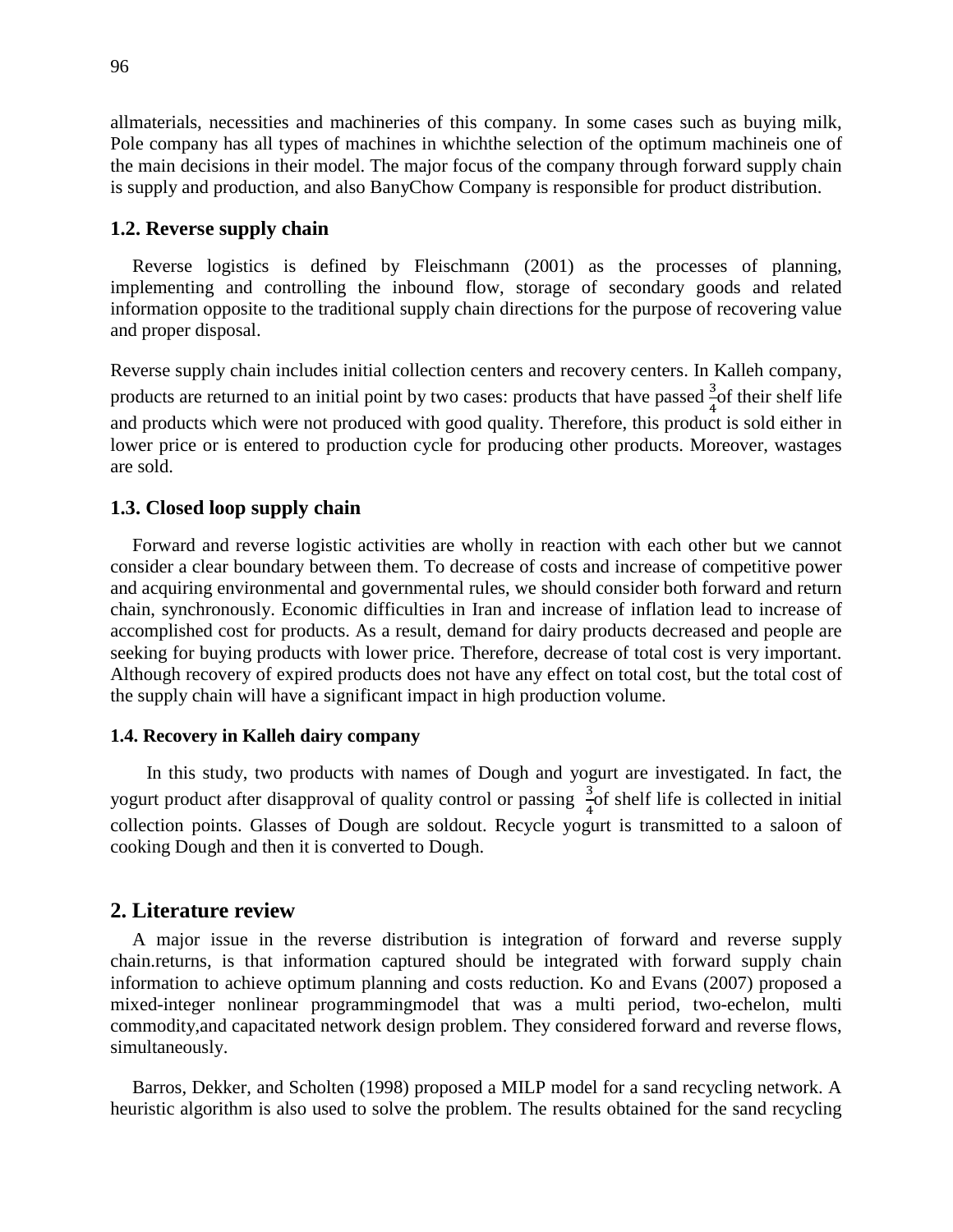network in the Netherlands were summarized. Min, Ko, and Park (2005) formulated a mathematical model for a common closed loop supply chain network. Although this model could determine the optimum number of centers for separating segments; but processing suppliers selection was not considered. Authors considered only one supplier.

Guide and Van Wassenhove (2009) categorized closed loop supply chain networks to five phases: (1) the golden age of remanufacturing. (2) From remanufacturing to valuing the reverselogistics. (3) Coordinating the reverse supply chain. (4) Closing the loop. (5)Prices and markets. In addition, they stated that in reality, end of use, end of life, and commercial returns are the most important kinds of returns. Melo, Nickel, and Saldanha-da-Gama (2009) examined the application of facility location models in the supply chain management. In one of the categories, they divided the literature of reverse logistics to closed loop, and recovery networks.Krikke, Harten, and Schuur (1999) designed a MILP model for a two-stage reverse supply chain network for a copier manufacturer. In this model, both the processing costs of returned products and inventory costs were included in the objective function to minimize the total cost. Nagurney, and Dong (2002) investigated a close loop supply chain network in which demand and return of product is indeterminate. Hassanzadeh and zhang (2012) suggested a mixed integer programming model (0, 1)in which synchronous forward and backward current and mutual interactions were considered. Formulated problem was developed as a model for finding a place for non-capacity facilities and also an initiative algorithm based on Lagrangian was developed. Jayaraman,Guide,and Srivastava (1999)proposed a mixed-integer programming model. The model can determine the location of remanufacturing/distribution facilities, the transhipment, and production centers. Fleischmann et al. (1997) examined reverse logistics from an operations researcher view point. They categorized papers into three main groups including distribution planning, inventory, and production planning. Lee, and Dong (2008) proposed a deterministic programming model by considering the hybrid processing facilities for systematically managing forward and EOL returned product flows. Due to the problem complexity and the large number of variables and constraints, a two-stage heuristic approach has been developed to decompose the integrated design of the multi-echelon forward and reverse logistics distribution networks into a location–allocation problem and a revised network flow problem. A tabu search algorithm was applied to obtain the improved solution of shipping the returned products. The numerical experiments have suggested that the proposed heuristic solution algorithm performed well in terms of solution quality and computational time consumed.Shi, Zhang, and Sha (2011) concentrated on a problem of increasing environmental concern of electric rubbishes and presented an integrated framework for modeling management of scraps that included recycling. Rogers, and Tibben-Lembke (1999) investigated a total close loop supply chain that including manufacturing, separating segments, remanufacturing and disposal sites. They suggested an integrated model that included two stages. In the first stage, a framework was presented for selection criteria of good suppliers in reveres logistic. In addition, a fuzzy method was designed for evaluation of suppliers based on the quality criteria. In the second stage, they suggested a mixed integer multi-objective linear programming model for determination of suppliers and remanufacturing sites that should be selected. Their objective function was maximizing suppliers profit and minimization of deterioration rate. Schultmann, Engels, and Rentz (2003) developed a hybrid method to establish a closed loop supply chain for spent batteries. The model included a two-stage (collection point-sorting – recycling or disposal) facility location problem. Lu and Bostel (2007) presented a two-level location problem with three types of facility to be located in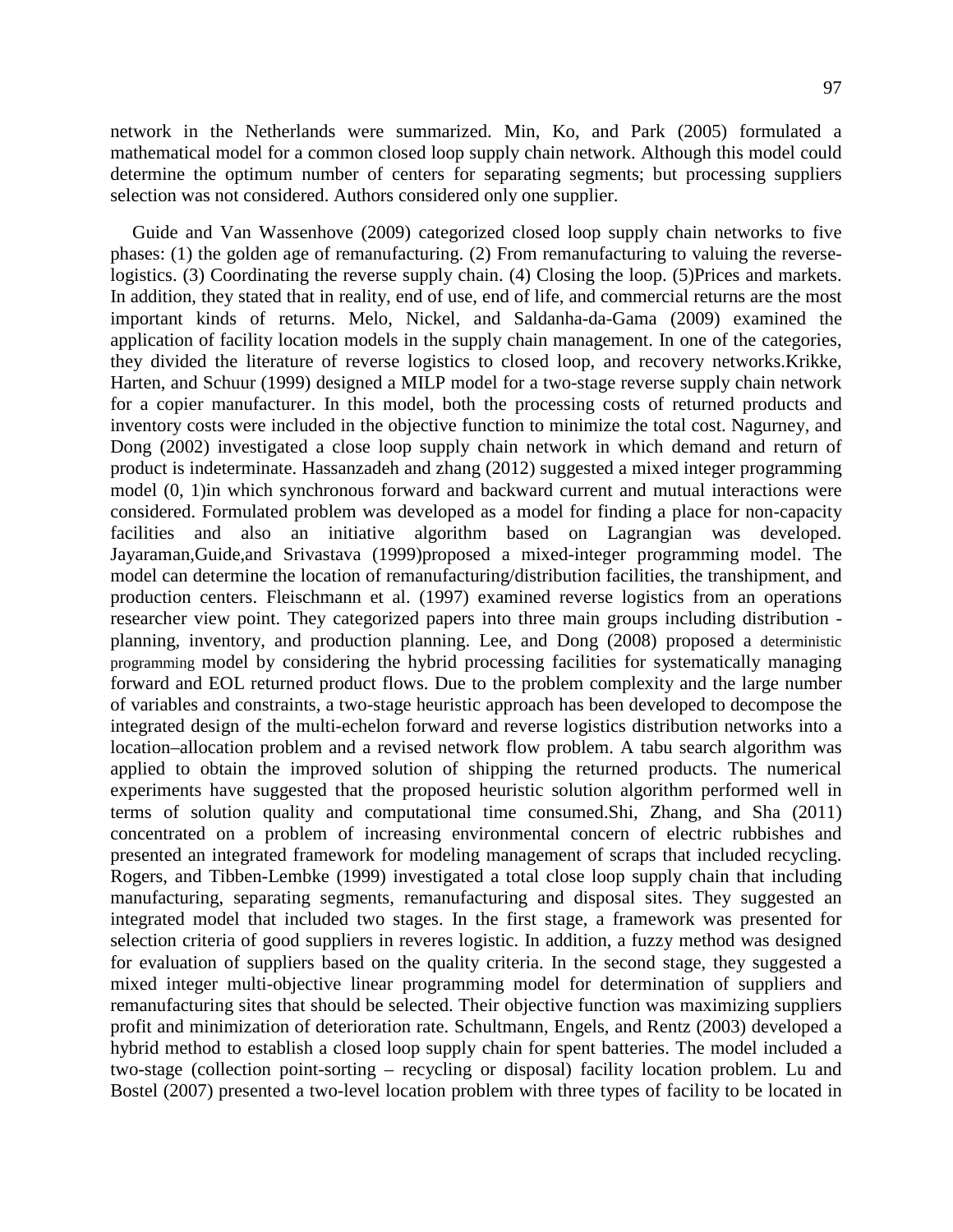a specific reverse logistics system, named a remanufacturing network (RMN). For this problem, they proposed a 0–1 mixed integer programming model, in which they simultaneously consider "forward" and "reverse" flows and their mutual interactions. An algorithm based on Lagrangian heuristics was developed and the model was tested on data adapted from classical test problems. Fleischmann et al. (2001) considered the integration of forward and reverse distribution, and gave a generic integer programming formulation. They took two cases of photocopier remanufacturing and paper recycling. They showed that there was a potential for cost savings if one undertook an integrated view rather than a sequential design of the forward and reverse distribution networks. Pishvaee, Rabbani, and Torabi (2011) presented a robust optimization approach for closed loop supply chain network design under uncertainty, and their model were include two sections. First, a deterministic mixed-integer linear programming model was developed for designing a closed loop supply chain network. Then, the robust counterpart of the proposed mixed integer linear programming model was presented by using the recent extensions in robust optimization theory. Finally, to assess the robustness of the solutions obtained, solutions were compared to those generated by the deterministic mixed-integer linear programming model. Listes (2007) proposed a generic scenario-based stochastic programming model for the design of integrated forward/reverse supply chain network design. A decomposition method was presented to solve the model in large-sized instances based on the branch-and-cut procedure.

Nowadays, a renewed focus on planning for agri-food supply chain has been appeared because food security is very important for each country. This food thread will be worse with population growth, loss of productive land and ungovernable inflation of food price (Tan, and Çömden, 2012). Quality variability during transportation and storage time becomes the most complicated issue to supply the perishable food consumers (Rong, Akkerman, and Grunow, 2011 and Yu, and Nagurney, 2013). However, the newborn attentions in food safety and quality invoke models of fresh agri-foods that consider simultaneously operational and biological research (Akkerman, Farahani, and Grunow, 2010).

Other one presents an integrated production and distribution model.Amorim, Günther, and Almada-Lobo (2012) considered customers who prefer products with higher freshness. Thus, they develop a multi-objective structure with two objective functions. The first objective minimizes total operational cost regarded to transportation, production and disposal practices. The second one maximizes revenue earned by satisfaction of customers. Rong, Akkerman, and Grunow (2011) also represented a production and distribution planning taking into account tradeoff between preservation costs of reduction quality and saving cost caused by this preservation. They assumed quality value declining linearly over the time but this degradation was different for each temperature. At the end, Ahumada and Villalobos (2011) consider the perishability of fresh products with using two discrete ways through a loss function in an objective function and a constraint for prevention from passing shelf life. Some papers have discussed different models for supplier selection.Haji et. al. (2007) proposed a new model for price discount and stochastic initial inventory in the newsboy problem. Finally, [Rajkumar,](http://jise.ir/?_action=article&au=37891&_au=M.++Rajkumar) [Sivakumar,](http://jise.ir/?_action=article&au=37892&_au=B.++Sivakumar) and [Arivarignan](http://jise.ir/?_action=article&au=37893&_au=G.++Arivarignan) (2011) introduced a novel model for continuous review perishable inventory system with one supplier, one retailer and positive lead time.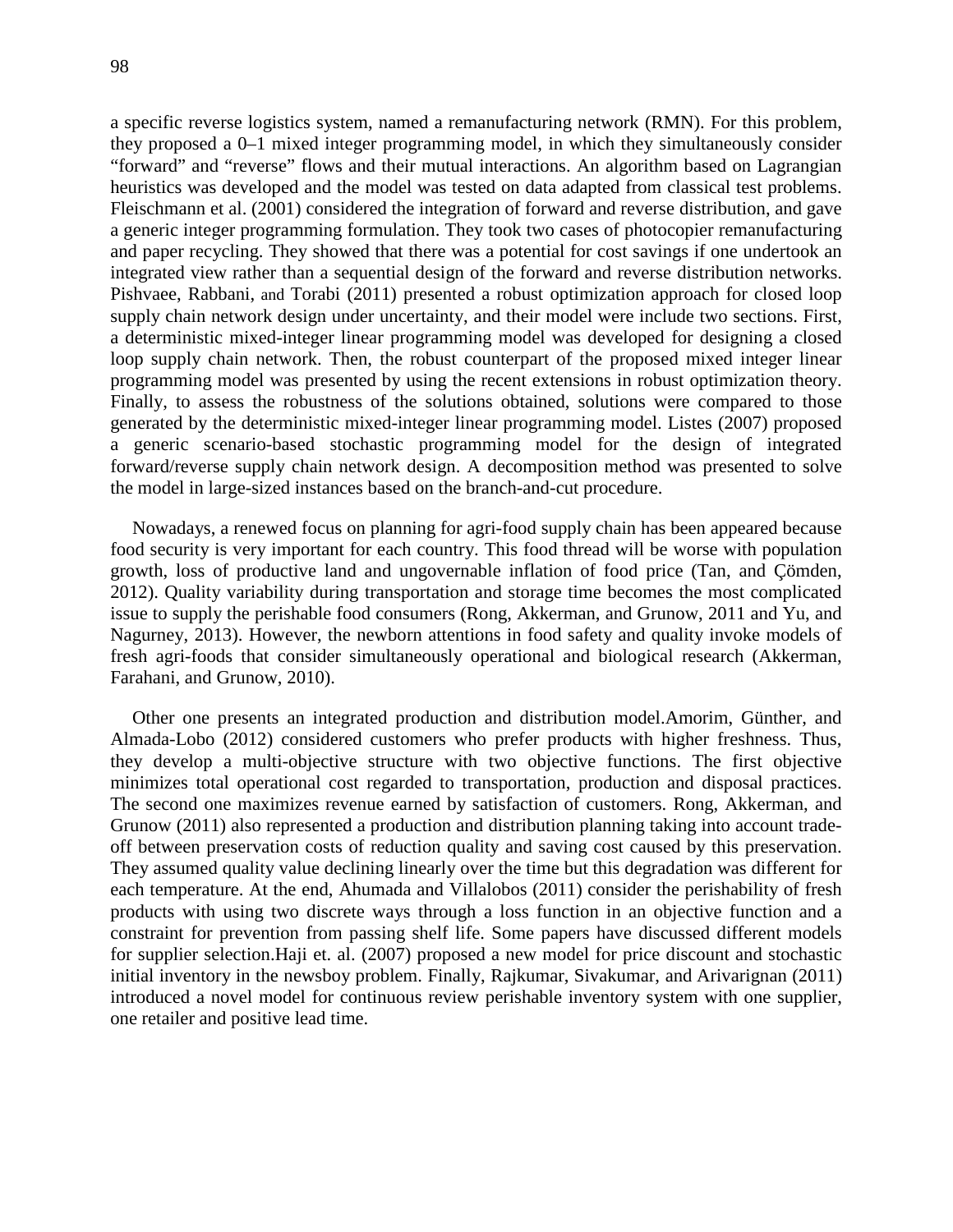## **3. Problem description**

There is a consideration on closed loop chain for a supply chain of dairy product. In such situations, products with low quality and nearly ended their shelf life can be entered in to production cycle again. There is not any difference between recycled product and other products, and they can be sold with the same price. Dairy products supply chain includes two phases:

- 1- Forward supply chain includes suppliers, manufacturers and distributors.
- 2- Reverse supply chain includes initial collection points, recycle centers and production.

Determining optimum quantity of purchase in various periods, optimum vehicles for supplying raw materials, optimum quantity of production in various periods, optimum recycle rate are some question that we are going to answer. Figure 1 shows Close loop supply chain network in Kalleh dairy company.

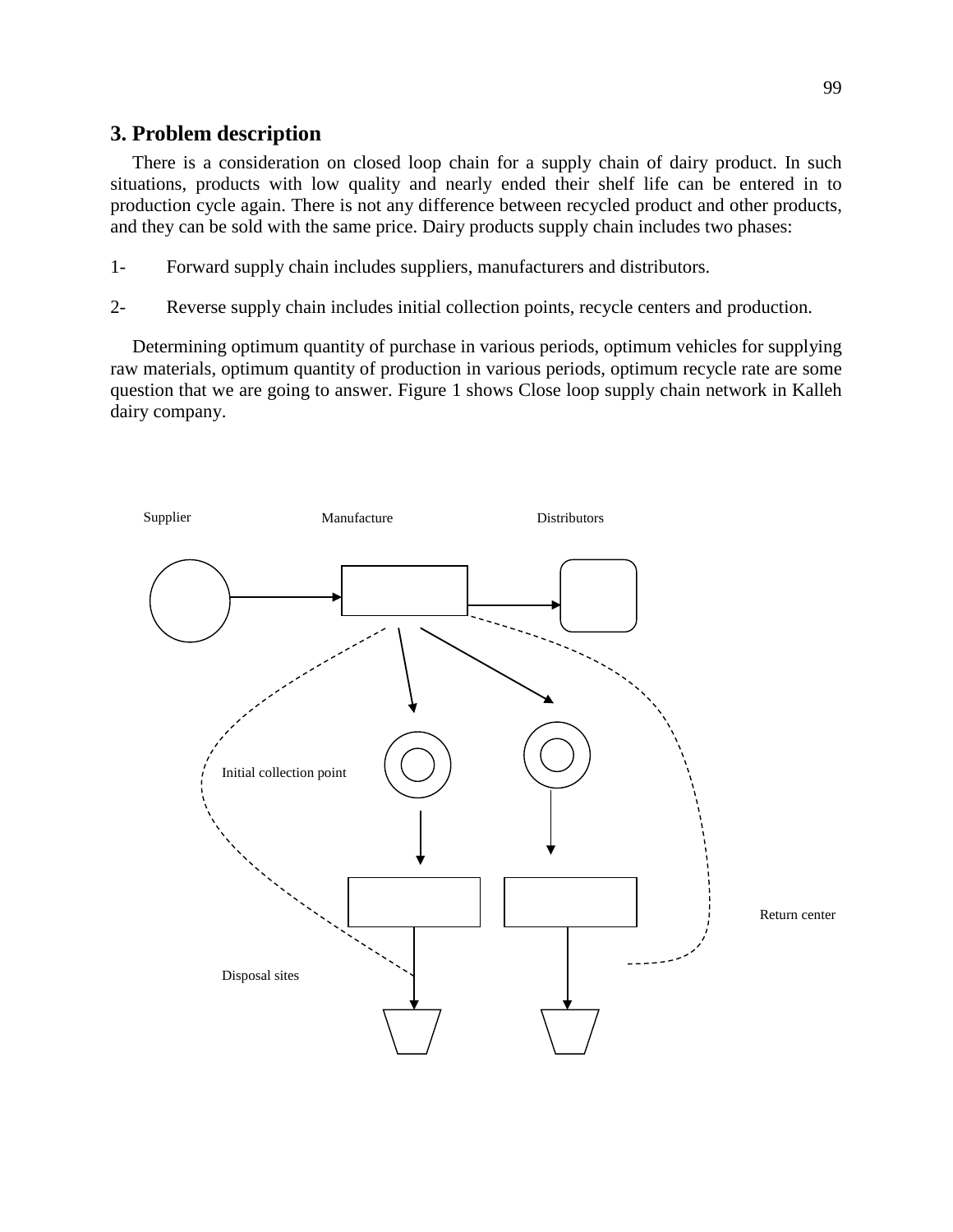#### **Figure** 1. General Structure of the CLSC network in Kalleh Company

## **3.1. Assumptions**

- The transportation cost per product from the supplier to the manufacturing plant is included in the raw material purchasing cost.
- The daily demand of the customer is deterministic, and shortages are not allowed.
- The transportation cost per product from each plant to all distributors is fixed for all the periods.
- The inventory maintenance cost per product, per period at each plant, each distributor, and each wholesaler remains the same throughout the planning period.
- The capacities are limited.
- The inspection cost per item for the returned products are included in the collection cost.
- The un-recyclable returned products will be sent to the disposal site after some pretreatment process
- Lead time is fixed.

### **3.2. Indices and sets**

*i*: Index for raw materials

- *j*: Index for manufacturing plants
- *x*: Index for initial collection points
- *z*: Index for disassembly/recycling plants
- *t*: Index for time periods
- *s*: Index for suppliers
- *k*: Index for distributors
- *p*: Index for products
- *l*: Index for supplier transportation
- *d*: Index for distribution transportation
- *y*: Index for disposal sites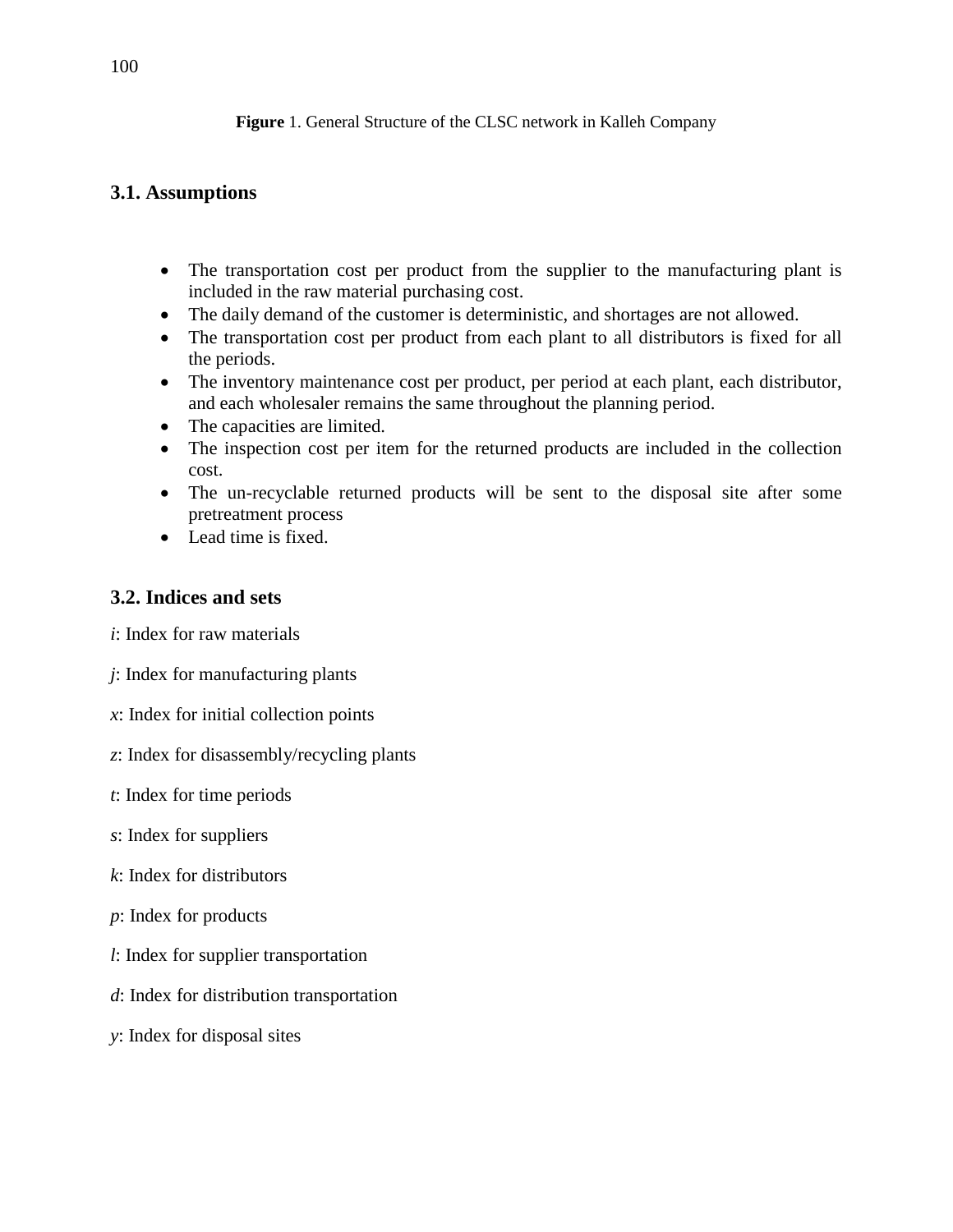# **3.3. Notations**

| <b>TC</b>               | Total closed loop supply chain costs                                                                                                                               |
|-------------------------|--------------------------------------------------------------------------------------------------------------------------------------------------------------------|
| <b>TPUC</b>             | Total purchasing costs                                                                                                                                             |
| <b>TPC</b>              | Total processing costs                                                                                                                                             |
| <b>TPDTC</b>            | Total transportation costs between manufacturing plant and distribution center                                                                                     |
| <b>TSPTC</b>            | Total transportation costs between suppliers and manufacturing plant                                                                                               |
| <b>TRMIC</b>            | Total carrying costs for raw material inventory at the manufacturing plant                                                                                         |
| <b>TFGIC</b>            | Total carrying costs for finished goods inventory at the manufacturing plant                                                                                       |
| <b>TCC</b>              | Total collection cost of the returned items                                                                                                                        |
| <b>TDC</b>              | Total disposal costs                                                                                                                                               |
| <b>TRPC</b>             | Total disassembly/reclaiming cost at the disassembly/recycling plant                                                                                               |
| <b>TRPTC</b>            | Total transportation costs between disassembly/recycling plant and manufacturing<br>plant                                                                          |
| $PUC_{ist}$             | Purchasing cost of one unit of raw material 'i' from supplier 's' during time period 't'                                                                           |
| $PC_{jpt}$              | Processing cost per product 'p' at manufacturing plant 'j' at time period 't'                                                                                      |
| TCSP <sub>sjit</sub>    | Transportation cost per unit for supplier 's' to manufacturing plant 'j' for raw material<br>' <i>i</i> 'at period ' <i>t</i> 'transferred by vehicle ' <i>l</i> ' |
| $\mathit{TCPD}_{jkptd}$ | Transportation cost per unit for manufacturing plant 'j' to distributor 'k' for product of<br>'p'at period 't'transferred by vehicle 'd'                           |
| $TRC_{izt}$             | Total recycling cost from the disassembly/recycling plant to the third party                                                                                       |
| $ICC_{pt}$              | Inventory carrying cost per unit, per period for returned products of product ' $p$ '<br>during the time period $t'$                                               |
| $RMI_{ijt}$             | Inventory of raw material 'i' at the manufacturing plant 'j' during the time period 't'                                                                            |
| $RIC_{ijt}$             | Inventory carrying cost per unit, per period of raw material ' <i>i</i> ' at the manufacturing<br>plant 'j' during the time period 't'                             |
| $RC_{izt}$              | Recycling cost of one unit of raw material 'i' sold to the third party from the<br>disassembly/recycling plant 'z' during the time period 't'                      |
| $X_i$                   | Amount of raw material 'i' required to produce one item of product 'p'                                                                                             |
|                         | Amount of inventory for finished goods of product 'p' at the manufacturing plant 'j'                                                                               |
| $FGI_{jpt}$             | during the time period $'t'$                                                                                                                                       |
| $FIC_{jpt}$             | Inventory carrying cost per unit, per period for finished goods of product ' $p$ ' at the<br>manufacturing plant 'j' during the time period ' $t$ '                |
| $CC_{xpt}$              | Collection cost per item of returned products 'p' at the initial collection point 'x'<br>during the time period $t'$                                               |
| $CI_{pt}$               | Returned products inventory for product ' $p$ ' at the centralized return center during the<br>time period ' $t$ '                                                 |
| TClC <sub>xpt</sub>     | Transportation cost per unit from the initial collection point $x'$ to the centralized<br>return center of product 'p' at time period 't'                          |
| PRS <sub>i</sub>        | Capacity for raw material storage at the manufacturing plant 'j'                                                                                                   |
| <b>PFSj</b>             | Capacity for finished goods storage at the manufacturing plant 'j'                                                                                                 |
| $SC_{is}$               | Capacity for supplier $'s'$                                                                                                                                        |
| $PT_i$                  | Available processing time in plant $j'$                                                                                                                            |
| $DSC_k$                 | Storage capacity for the distributor $k$                                                                                                                           |
| $DC_{ypt}$              | Disposal cost per unit of useless returned product 'p' in the disposal site 'y' at the<br>time period ' $t$ '                                                      |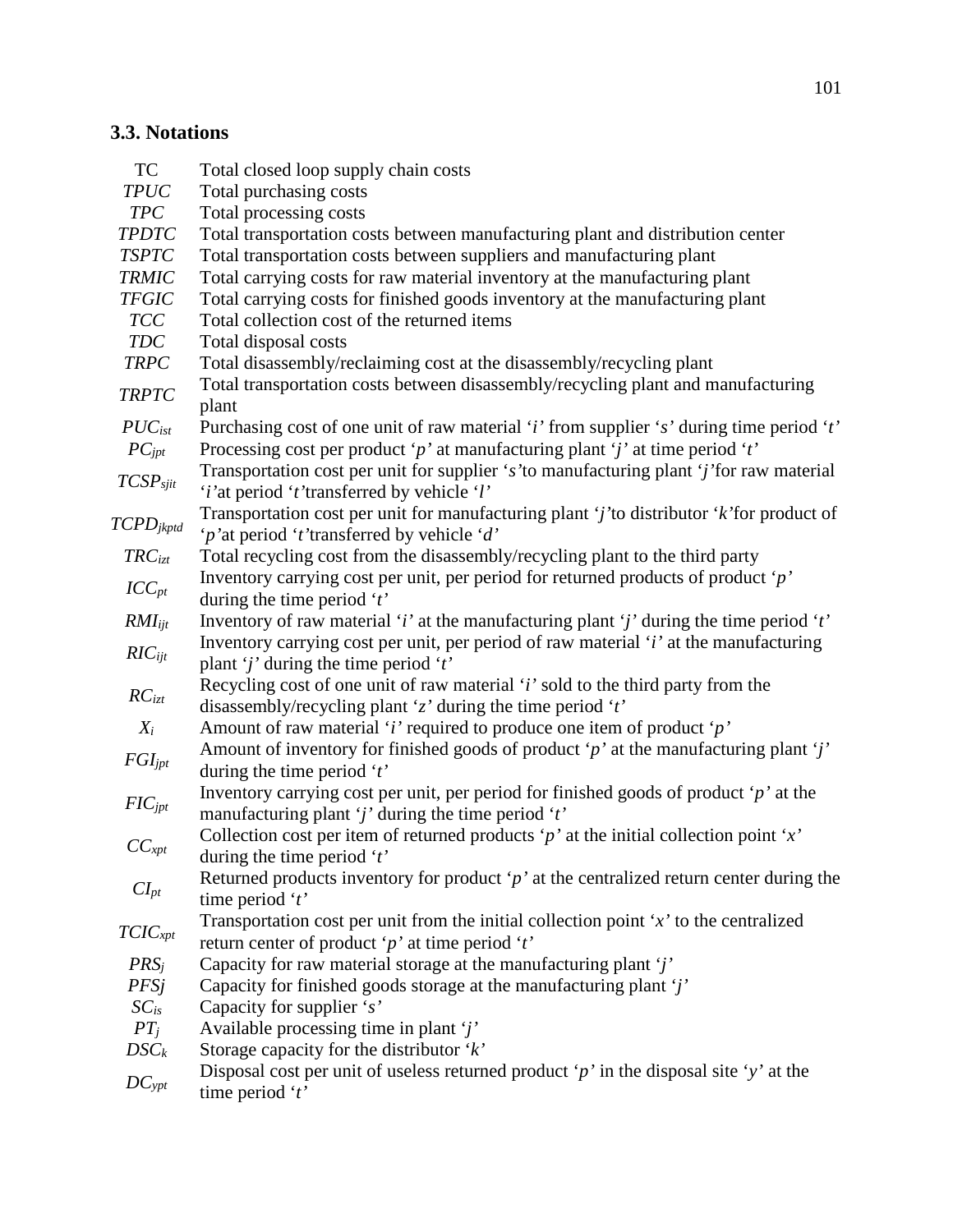| $CD_{zpt}$   | Capacity of the disassembly/recycling plant 'z' for product 'p' at time period 't'       |
|--------------|------------------------------------------------------------------------------------------|
| $DD_{pt}$    | Amount of demand for retailer 'm' for product 'p' at time period 't'                     |
|              | Quantity of returned items of product 'p' collected at the initial collection points 'x' |
| $QC_{xp}$    | during the time period $t'$                                                              |
| $DR_p$       | Disposal rate of product 'p' at time period 't'                                          |
| $QRP_{pt}$   | Quantity of returned products 'p' received during the time period 't'                    |
| $TSP_{lsjt}$ | Transportation vehicle type 'l' of supplier 's' to manufacturing plant 'j' at period 't' |
| $TDP_{dikt}$ | transportation vehicle type 'd' of manufacturing plant 'j'to j'to distributor 'k'at      |
|              | period ' $t$ '                                                                           |

## **3.4. Decision variables**

| $RMP_{isjt}$          | Amount of raw material 'i' purchased from supplier 's' by manufacturing plant 'j'<br>during time period $t'$                                                                                      |
|-----------------------|---------------------------------------------------------------------------------------------------------------------------------------------------------------------------------------------------|
| $QP_{ipt}$            | Quantity processed of product 'p' at manufacturing plant 'j' during time period 't'                                                                                                               |
| QTSP <sub>sjitl</sub> | Quantity transported of raw material 'i' from supplier 's' to manufacturing plant 'j' at<br>time period 't'by Vehiclel.                                                                           |
| $QTPD_{jkptd}$        | Quantity transported of product 'p' from manufacturing plant 'j' to distributor 'k' at<br>time period 't'by vehicle $d$ .                                                                         |
| QTCD <sub>ypt</sub>   | Quantity of useless returned products ' $p$ ' transported from the centralized return<br>center to the disposal site 'y' at the time period 't'                                                   |
| RMS <sub>izt</sub>    | Amount of recycled raw material ' <i>i</i> ' at the disassembly/recycling plant 'z' that are<br>sold to the third party during the time period $t$ .                                              |
| $RMRP_{izit}$         | Amount of required reclaimed raw material 'i' for new battery production transported<br>from the disassembly/recycling plant 'z' to the manufacturing plant 'j' during the<br>time period ' $t$ ' |

#### **3.5. Mathematical formulation**

 The objective function of the multi echelon, multi period, and multi product closed loop supply chain model is given by the following equation:

*Minimize TC=TPUC + TPC + TPDTC + TSPTC + TRMIC + TFGIC + TCC + TICTC + TDC + TCICC + TRPC + TRC + TRPTC .*

Purchasing costs – The total purchasing costs of virgin raw material can be determined as follows:

$$
TPUC = \sum_i \sum_s \sum_j \sum_t \quad (RMP_{isij} * PUC_{jst})
$$

In order to produce these two kinds of products in Kalleh Company, we need 6 raw materials that can be provided from different suppliers.

The main point is quantity of purchase in the first period and the second period, which is different with regard to production rate in that period. For example, drinks production in the first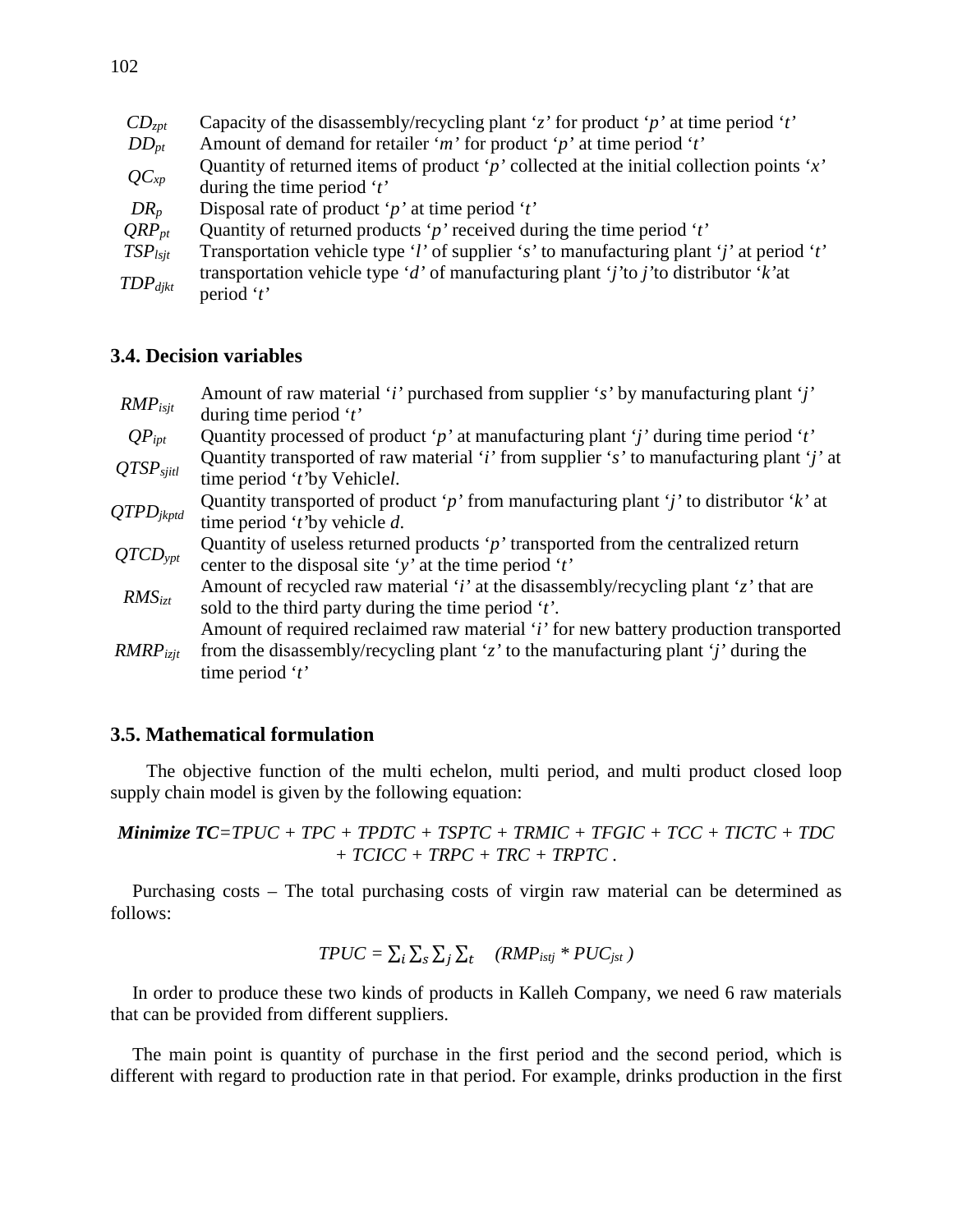period is more than the second period. Therefore, raw material purchase in the first period will be more than the second period.

Processing costs: The total processing costs involved in all manufacturing plants can be determined as follows:

$$
TPC = \sum_j \sum_p \sum_t QP_{jpt} * PC_{jpt}
$$

 Transportation costs: The total transportation costs involved in the forward supply chain included the transportation costs from all suppliers to manufacturing plants, from manufacturing plants to all distributors can be determined as follows:

$$
TSPTC = \sum_{S} \sum_{J} \sum_{i} \sum_{t} \sum_{l} (QTSP_{sjitl} * TCSP_{sjitl})
$$

Distribution transportation cost: All costs of distribution - transportation including transportation cost from producer to distributer is determined as follow:

$$
TPDTC = \sum_j \sum_k \sum_p \sum_t \sum_d (QTPD_{jkptd} * TCPD_{jkptd})
$$

 Distribution vehicles in Kalleh Company include three types: single wheel vehicles, 10 wheels and trails that are determined according to sale demand and using optimum mass of occupied space. In dairy industry, rapid transportation is very important because products have expiration period of time, and for this purpose, increase of product consumption time is considered as a very important criterion.

 Inventory maintenance cost: Inventory costs of raw material in production factory, inventory maintenance cost of finished goods in productive factory, inventory maintenance cost in distributer are determined as follows:

$$
TRMIC = \sum_{i} \sum_{j} \sum_{t} (RMI_{ijt} * RIC_{ijt})
$$
  
 
$$
RMI_{ijt} = RMI_{ij(t-1)} + \sum_{s} RMP_{isjt} - \sum_{p} (X_{ip} * QP_{jpt}) + \sum_{z} RMRP_{izjt}
$$

Amount of inventory during period *t*is equal to inventory of the previous period plus optimum amount of buying minus consumption rate during period *t*and finally plus amount of raw materials that is gotten from recycling center.

Collection costs: The total collection costs of returned products at the initial collection points can be determined as follows:

$$
TCC = \sum_{X} \sum_{P} \sum_{T} \quad (QC_{xpt} * CC_{xpt})
$$

Reclaiming costs: The total disassembly/reclaiming costs involved in all the disassembly/recycling plant can be determined as follows:

$$
TRPC = \sum_{z} \sum_{p} \sum_{t} \quad (QPDR_{zpt} * DRC_{zpt})
$$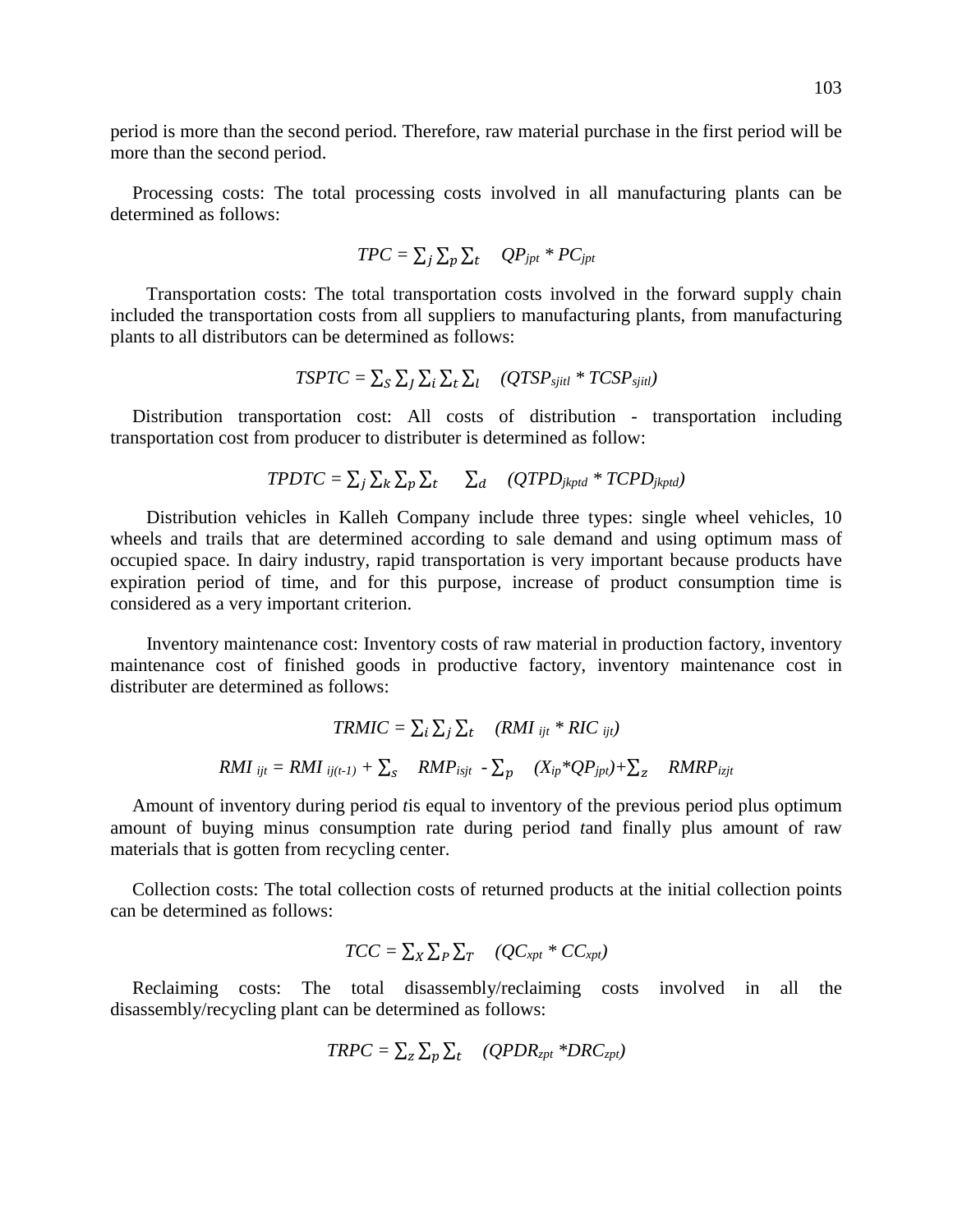In this study, returned products can be caused by two factors. First, the product that is stored in finished goods warehouse but it reaches to  $\frac{3}{4}$  $\frac{3}{4}$  of its shelf life. This problem happens when there is not any demand from sale organization. Therefore, the product will be transported to recycle center to do disassembly operations. It is important to determine the returned product volume because we can make decision under two policies. In the first way, we try to reduce return rate of product or increase the recycle process on the products. The second factor for returning products during or after production is because of quality problems due to improper packing or the quality of products. Expired products collecting costs including loading and transporting them to the recycling center.

Recycling costs: The total recycling cost from the disassembly/recycling plant sold to the third party for other applications can be computed as follows:

$$
TRC = \sum_{i} \sum_{z} \sum_{t} (RMS_{izt} * RC_{izt})
$$

Disposal costs: The total disposal costs can be computed as follows:

$$
TDC = \sum_{y} \sum_{p} \sum_{t} \quad (QTCD_{ypt} * DC_{ypt})
$$

*Chance constraint programming*

Product return rate is uncertain in Kalleh Co. So, we applied chance constraint programming to model uncertainty for product return rate.

$$
P(QRP \ge 10) \le 0.05
$$
  
\n
$$
P(QRP * D_{rp} \ge 10) \le 0.05
$$
  
\n
$$
P(D_{rp} \ge \frac{10}{QR}) \le \beta
$$
  
\n
$$
\frac{10}{QRP} = A
$$
  
\n
$$
\frac{\beta}{\beta - \alpha} dD_{rp}
$$
  
\n
$$
\frac{\beta - A}{\beta - \alpha} \le 0.05
$$
  
\n
$$
\beta - A \le 0.05 * (\beta - \alpha)
$$
  
\n
$$
A \ge \beta - 0.05 * (\beta - \alpha)
$$
  
\n
$$
\frac{10}{QRP} \le \beta - 0.05 * (\beta - \alpha)
$$
  
\n
$$
QRP \le \frac{10}{\beta - 0.05(\beta - \alpha)}
$$
  
\nConstraints:

The constraints involved in the closed loop supply chain model are as follows:

| $\sum_i \sum_s \sum_t$ RMP <sub>istj</sub> $\leq$ PRS <sub>j</sub>                 |                 |    |     |
|------------------------------------------------------------------------------------|-----------------|----|-----|
| $\sum_{\rm D}\sum_{\rm t}$ QP <sub>jpt</sub> $\leq$ PF <sub>Sj</sub>               |                 | A۱ | (2) |
| $\sum_{s}\sum_{i}\sum_{t}$ $QTSP_{sjit} \leq TSP_{lsjt}$                           | $L=1,2,3$       |    | (3) |
| $\sum_i \sum_k \sum_{p} \sum_{t}$ QTPD <sub>jkptd</sub> $\leq$ TDP <sub>djkt</sub> | $d=1,2,3$       |    | (4) |
| $\sum_i \sum_j$ RMP <sub>isjt</sub> $\leq$ SC <sub>S</sub>                         | $\forall$ t=1.2 |    | (5) |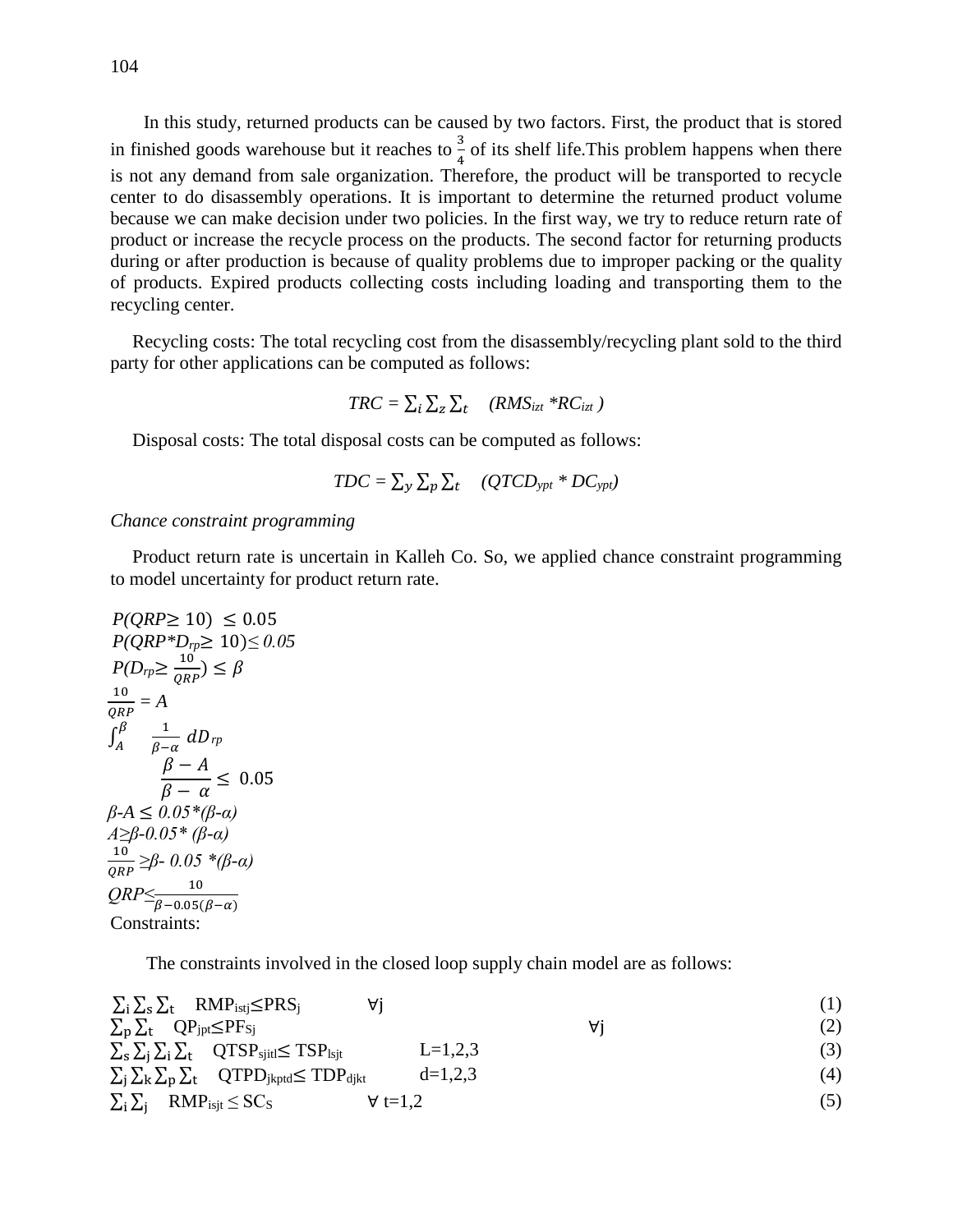| $\sum_i \sum_s \sum_t$ RMP <sub>isjt</sub> $\leq$ PR <sub>Sj</sub> |  |
|--------------------------------------------------------------------|--|
| <b>PP</b> 60 PP<br>$\sim$                                          |  |

$$
\Sigma_{\rm x} \Sigma_{\rm t} \quad \mathcal{Q}^{\mathcal{C}_{\rm xpt}}_{\mathcal{L}} \le \Sigma_{\rm z} \Sigma_{\rm t} \quad \mathcal{C}_{\rm Dzpt} \quad \forall \mathbf{p} \tag{7}
$$

- $\text{QRP} \leq \frac{10}{\beta 0.05(\beta \alpha)}$ (8)
- $\sum_{p} QP_{jt} \le PF_{Sj}$   $\forall j, \forall t$  (9)<br>  $QP_{jpt} \le PT_{jp}$   $\forall p, \forall j, \forall t$  (10)  $QP_{\text{ipt}} \le PT_{\text{jp}}$  (10)  $\Sigma_j \Sigma_p$  QTPD<sub>jkpt</sub>  $\leq$  DS<sub>CK</sub>  $\forall k$ ,  $\forall t$  (11)
- (12)  $\sum_{i} \sum_{p} \sum_{t} QP_{jpt} \geq \sum_{m} \sum_{p} \sum_{t} DD_{mpt}$

$$
\sum_{j} QTPD_{jkpt} \geq DD_{mpt} \qquad \qquad \forall \ m, \forall \ p, \forall t
$$
 All variables are continuous and positive (13)

In constraint (1), we have the minimum amount of purchase and it is due to distance and the consumption of saloon production. In constraint (2), quantity of product '*p'* in each plant must be equal or less than finished goods storage capacity in the same plant. According to constraint(3), in transportation capacity, optimum transportation quantity of material *i* with supply vehicle *l* should be less than transportation capacity of each supply vehicle. According to constraint(4), in transportation capacity, the optimum transportation amount in distribution of product '*p'* with distribution of vehicle '*d'* must be less than transportation capacity of each vehicle. According to constraint (5),amount of raw material purchased from a particular supplier for all manufacturing plants should be less than or equal to the supply capacity of that particular supplier. According to constraint(6), quantity of all types of raw materials received by each plant from all the suppliers should be less than or equal to the storage capacity of that plant. According to constraint(7),quantity of collected returned items should be less than or equal to the capacity of the disassembly/recycling plant. Set constraint(8) represents the uncertainty in product return rate. According to constraint(9),processed quantity at each plant for all products should be less than or equal to the finished goods storage capacity of that plant. According to constraint(10),total processing time required to process all product types at a particular plant should be less than or equal to the available processing time. According to constraint(11),transported quantity from all plants to a particular distributor should be less than or equal to the storage capacity of that distributor. According to constraint(12),total retailers' demands should be less than or equal to the total production rate. According to constraint(13),transported quantity from all plants to a particular distributor should be less than or equal to the storage capacity of that distributor. Optimum quantity of production (QP) of each product  $1\&2$  in Kalleh dairy company was given in Table 1.The results indicate changes in quantity of product according to quantity of purchase,

| product<br>NO | <b>Period</b> | <b>Actual amount</b><br>(Ton) | <b>Optimum</b> amount<br>(Ton) | decrease/increase |  |  |
|---------------|---------------|-------------------------------|--------------------------------|-------------------|--|--|
|               |               | 400                           | 480                            |                   |  |  |
|               |               | 300                           | 360                            | hС                |  |  |

**Table 1.** Optimum quantity of production

initial inventory, final and demand and other factors.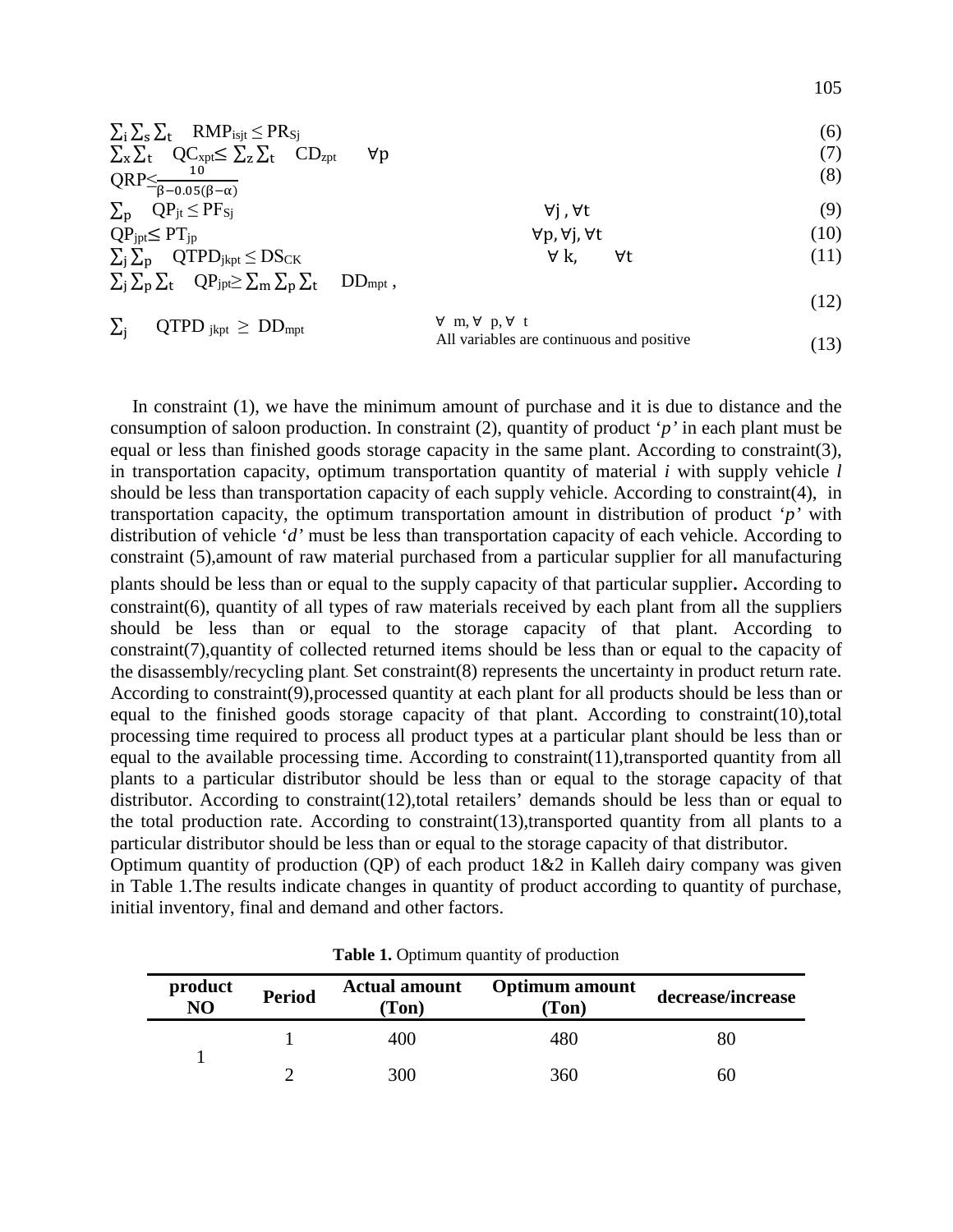|   |   | 700 | 600 | $-100$ |
|---|---|-----|-----|--------|
| ∽ | ∼ | 400 | 360 | $-40$  |

Figures 2 and 3 are the comparison of optimum quantity with actual quantity of production in for both products. It can be found that amount of production achieved by the proposed mathematical model is more than current status.



**Figure 2.** Compare of actual amount and optimum amount for product 1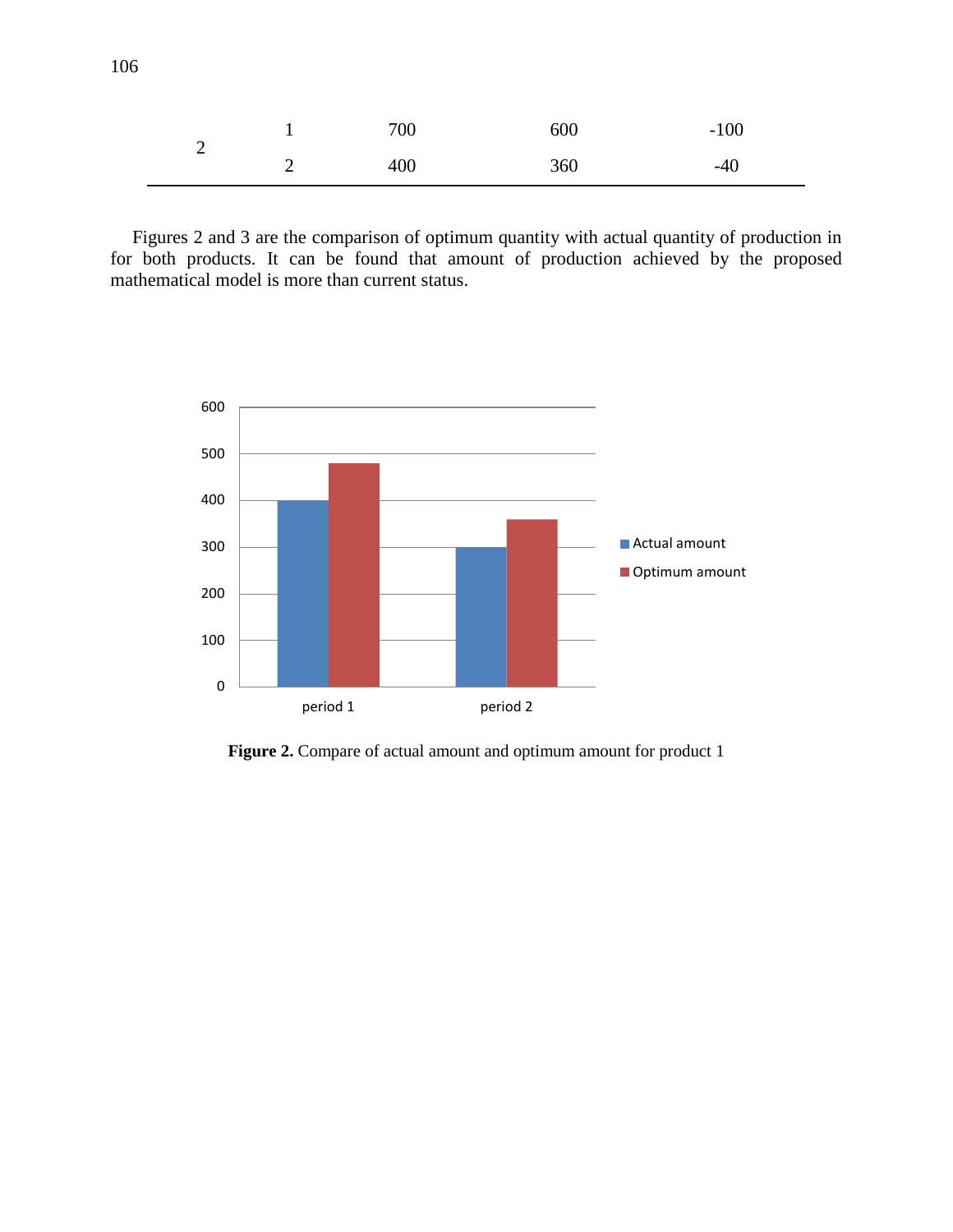

Figure 3. Compare of actual amount and optimum amount for product 2

Usable vehicles for supplying required material of Kalleh Company was given in Table 2.This table indicates that for supplying material *i* which vehicle should be used.

| Material No    | Vehicle No     | Real rate<br>(Ton) |
|----------------|----------------|--------------------|
| 1              | 3              | 270                |
| $\overline{2}$ | 3              | 10                 |
| 3              | 2              | 15                 |
| 4              | $\overline{2}$ | 10                 |
| 5              | 3              | 10                 |
| 6              | 3              | 10                 |
|                |                |                    |

**Table2.** Optimum vehicle for supply.

Table 3 indicates that for distributing Kalleh dairy company products, which vehicles should be used.

**Table 3.** Optimum vehicle for distribution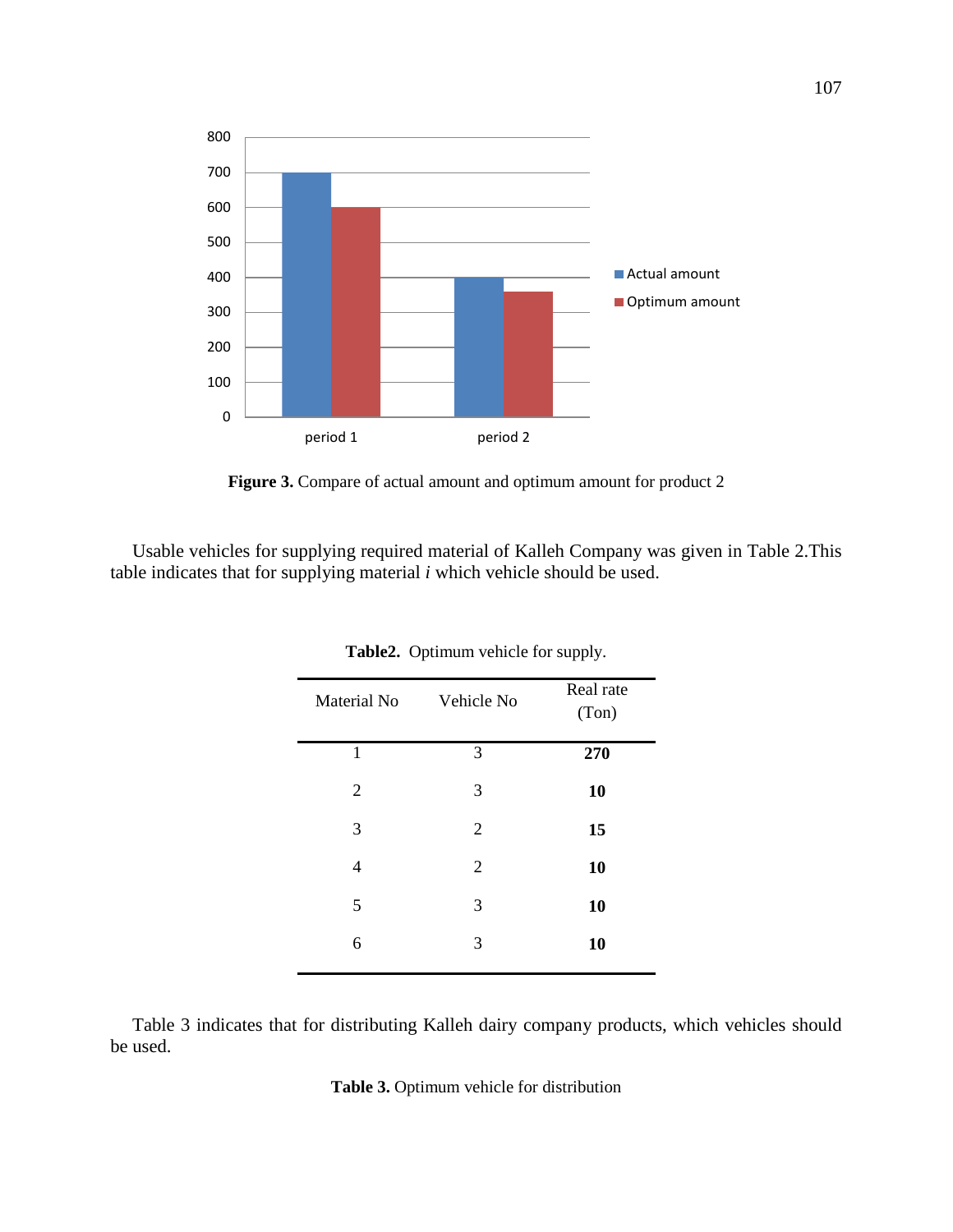| Product No. | Vehicle<br>N <sub>0</sub> | Real rate(Ton) |
|-------------|---------------------------|----------------|
|             |                           | 80             |
| 2           | 2                         | <b>100</b>     |

Optimum quantity of purchase foreach required raw material for Kalleh dairy company was shown in Table 4.The results represent that purchase of raw materials by the proposed model is less than the current status.

| <b>Purchase of</b><br>material 'i' | <b>Period</b> | <b>Optimum quantity</b><br>of purchase(Ton) | <b>Actual</b><br>amount(Ton) |
|------------------------------------|---------------|---------------------------------------------|------------------------------|
|                                    |               | 850                                         | 1000                         |
|                                    | 2             | 750                                         | 950                          |
|                                    |               | 30                                          | 50                           |
| 2                                  |               | 20                                          | 50                           |

**Table4.** Amount of raw material purchase

| <b>Purchase of</b><br>material 'i' | <b>Period</b>  | <b>Optimum</b> quantity<br>of purchase(Ton) | <b>Actual</b><br>amount(Ton) |
|------------------------------------|----------------|---------------------------------------------|------------------------------|
|                                    | $\mathbf{1}$   | 120                                         | 200                          |
| 3                                  | $\overline{2}$ | 100                                         | 200                          |
|                                    | $\mathbf{1}$   | 10                                          | 20                           |
| $\overline{4}$                     | $\overline{2}$ | 10                                          | 20                           |
|                                    | $\mathbf{1}$   | 50                                          | 80                           |
| 5                                  | $\overline{2}$ | 40                                          | 80                           |
|                                    | 1              | 10                                          | 20                           |
| 6                                  | $\overline{2}$ | 10                                          | 20                           |

**Table.4**Continue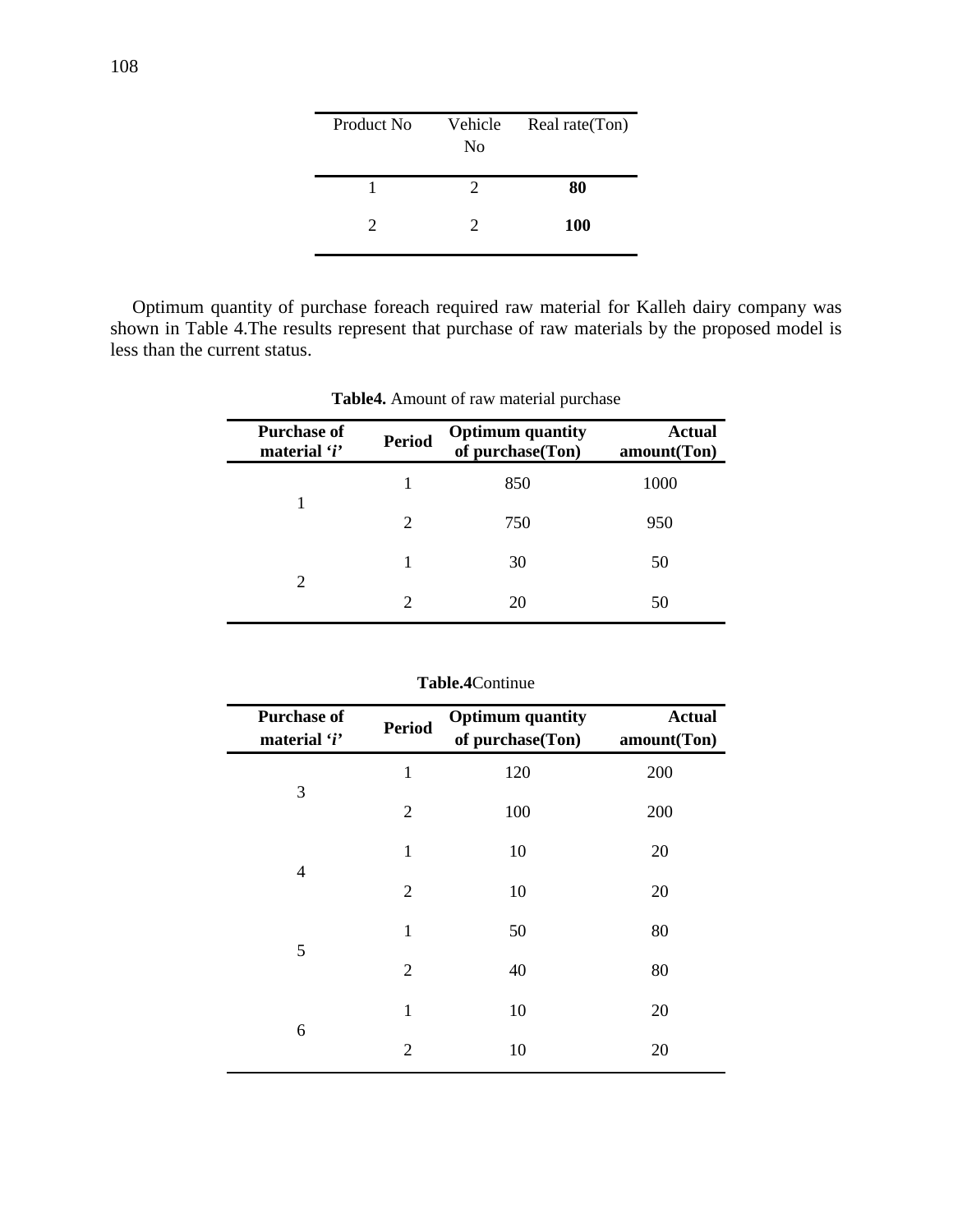Figure 4 shows comparisons of optimum purchase with actual purchase. In period 1, optimum purchase is greater than actual purchase and in period 2 optimum purchases is less than actual purchase.



**Figure 4.**Compare of optimum and actual purchases in period 1



**Figure 5**. Compare of optimum and actual purchase in period 2

Optimum quantity of recycle product *p* was shown in Table5.

**Table 5**. amount of product recycle

| Site NO |                          | Period | <b>Optimum</b> amount | <b>Actual amount</b> |
|---------|--------------------------|--------|-----------------------|----------------------|
|         | <b>Product Recycling</b> |        | (Ton)                 | (Ton)                |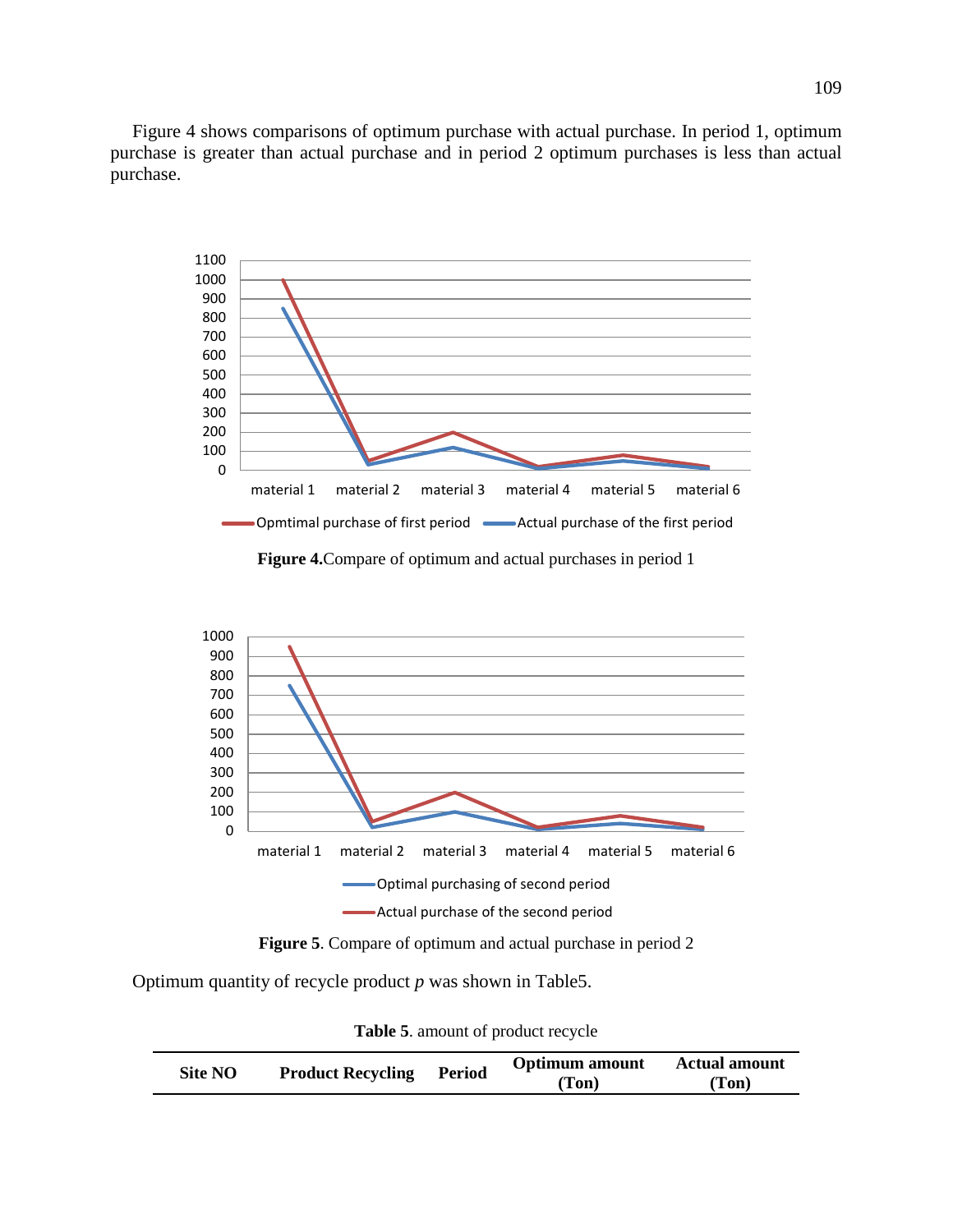| $\mathbf{1}$   | $\mathbf{1}$   | $\mathbf{1}$   | $10\,$  | $\boldsymbol{0}$ |
|----------------|----------------|----------------|---------|------------------|
|                |                | $\overline{2}$ | $8\,$   | $\boldsymbol{0}$ |
|                | $\overline{2}$ | $\mathbf{1}$   | 15      | $\boldsymbol{0}$ |
|                |                | $\overline{2}$ | $10\,$  | $\boldsymbol{0}$ |
| $\overline{2}$ | $\mathbf{1}$   | $\mathbf{1}$   | $10\,$  | $\boldsymbol{0}$ |
|                |                | $\overline{2}$ | $\,8\,$ | $\boldsymbol{0}$ |
|                | $\overline{2}$ | $\mathbf{1}$   | 15      | $\boldsymbol{0}$ |
|                |                | $\overline{2}$ | 15      | $\overline{0}$   |

Optimum quantity of recycling raw materialsform recycle factory *z*was shown in theTable 6.

| <b>Material recycle</b><br>$\mathbf{G}$ | <b>Period</b> | <b>Recycle</b><br>amount<br>(Ton) | <b>Actual</b><br>amount<br>(Ton) |
|-----------------------------------------|---------------|-----------------------------------|----------------------------------|
|                                         |               | 0                                 |                                  |
|                                         | 2             | 0                                 | $\theta$                         |
|                                         |               | 0.5                               | $\left( \right)$                 |
| $\overline{2}$                          | 2             | 0.1                               | $\Omega$                         |
|                                         |               | 0.8                               | $\theta$                         |
| 3                                       | 2             | 0.6                               | $\Omega$                         |
|                                         |               | 0                                 | 0                                |
| 4                                       | 2             |                                   |                                  |

Amount of required reclaimed raw materials for producing new product were shown in Table 7.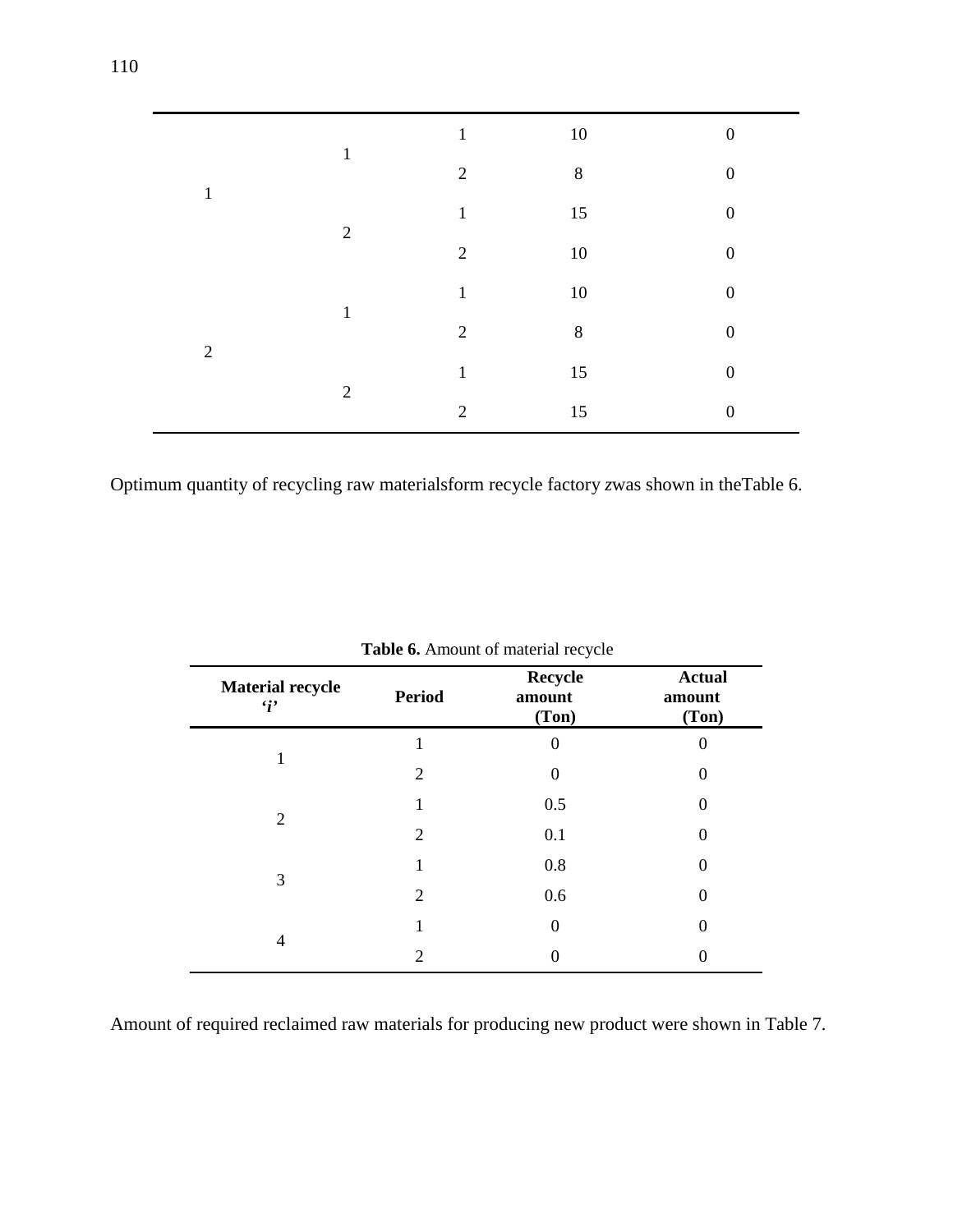| Reclaimed material 'i' Period | л.             | <b>Recycle amount (Ton)</b> | <b>Actual</b><br>amount |
|-------------------------------|----------------|-----------------------------|-------------------------|
| 1                             | 1              | 0                           | 0                       |
|                               | $\overline{2}$ | $\Omega$                    | $\Omega$                |
| $\overline{2}$                | 1              | 0.08                        | 0                       |
|                               | $\overline{2}$ | 0.05                        | $\Omega$                |
| 3                             | 1              | 0.1                         | $\Omega$                |
|                               | $\overline{2}$ | 0.08                        | 0                       |
| 4                             | 1              | 0                           | 0                       |
|                               | $\overline{2}$ | 0                           | 0                       |
| $\mathfrak{S}$                | 1              | $0.08\,$                    | 0                       |
|                               | $\overline{2}$ | 0.04                        | 0                       |
| 6                             | 1              | $\theta$                    | $\Omega$                |
|                               | 2              | $\theta$                    | 0                       |

**Table 7.** Amount of required reclaimed raw material '*i'*

Calculated total closed loop supply chain cost was shown in Table 8.

**Table 8.** Total close-loop supply chain cost(Toman)

| Total cost in year | Total output cost of model | 2,123,650,000 |
|--------------------|----------------------------|---------------|
|                    | Total actual cost          | 2,526,589,000 |

Figure 6 shows 9.5 % reduction and improvement in total closed loop supply chain cost comparison with current total supply chain cost. This improvement in the total costs is because of application of the proposed mathematical model.

### **4. Conclusion**

Closed loop supply chain, by considering reverse case especially in recycling material, causes decrease of cost in all chain systems. Other discussed problems in this area are using proper vehicle for supply transportation and distributing issues. In addition, we had some changes in optimum buying for each material. All these changes lead to costs reduction all parts of the system. In this research, we first referred to present problem on Kalleh dairy company, and then we designed a network and mathematical model according to constraints available in Kalleh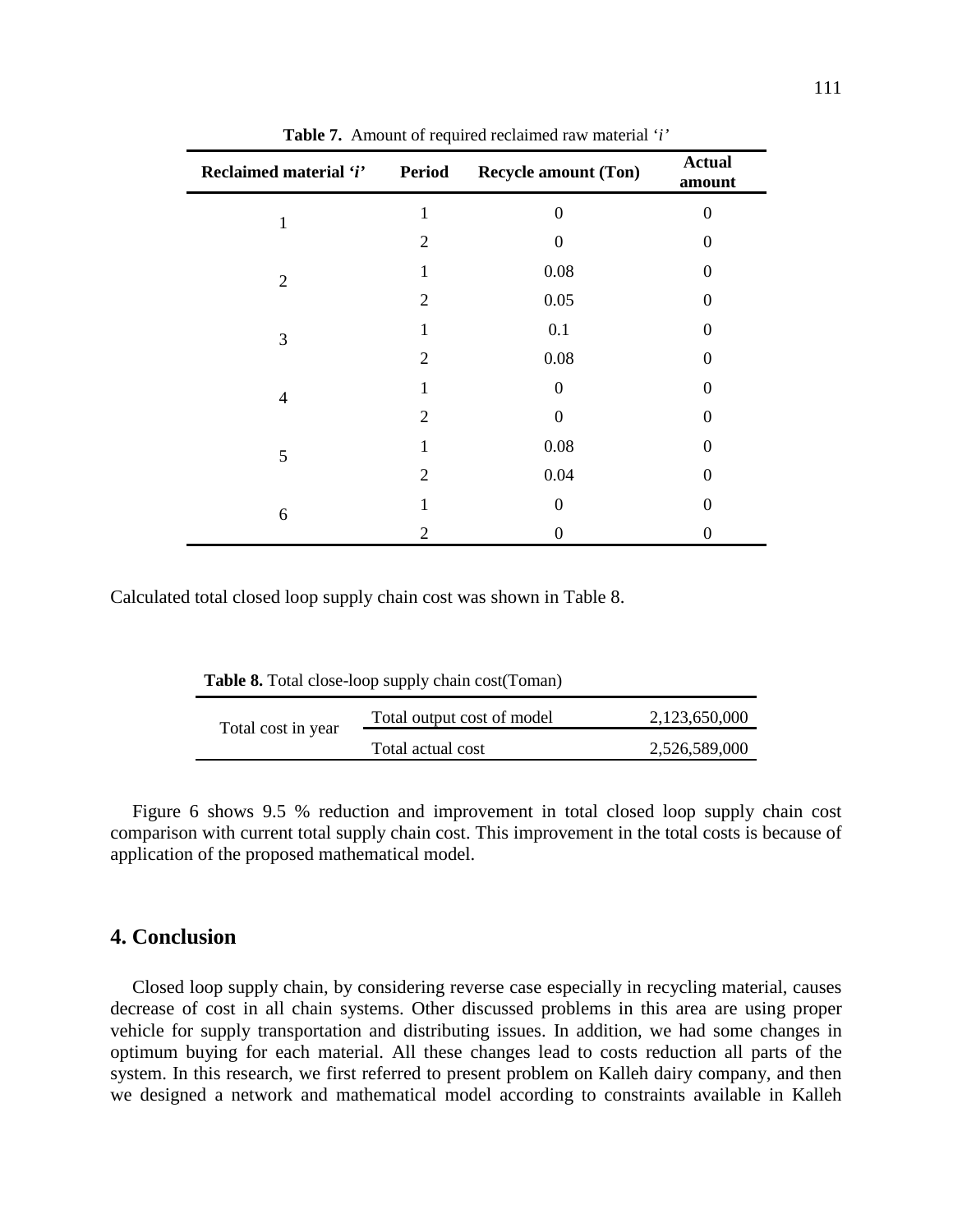Company. Linear programming model was developed with stochastic limitation for this study. Considering capacities such as supply capacity, production, transportation, distribution in Kalleh Company is one of the features of this model that was modeled exactly based on data or information of Kalleh Company. The final result of the current study illustrated that importing product with  $\frac{1}{2}$  of stability to production cycle causes decrease of cost for the closed loop supply 3 chain.



**Figure.6**.compare of total supply chain cost comparison with closed loop supply chain cost

# **References**

Ahumada, O., & Villalobos, J. R. (2011). A tactical model for planning the production and distribution of fresh produce. *Annals of Operations Research*, 190(1), 339-358.

Akkerman, R., Farahani, P., &Grunow, M. (2010). Quality, safety and sustainability in food distribution: a review of quantitative operations management approaches and challenges. *Or Spectrum*, 32(4), 863-904.

Amorim, P., Günther, H. O., &Almada-Lobo, B. (2012). Multi-objective integrated production and distribution planning of perishable products. *International Journal of Production Economics*, 138(1), 89-101.

A.I. Barros, R. Dekker, V. Scholten, A two-level network for recycling sand: a case study, *European Journal of Operational Research*. 110 (1998) 199–214.

Fleischmann, M. (2001). Quantitative models for reverse logistics. Lecture Notes in *Economics and Mathematical Systems*, 501.

Fleischmann, M., Beullens, P., Bloemhof-Ruwaard, J. M., & Van Wassenhove, L. N. (2001). The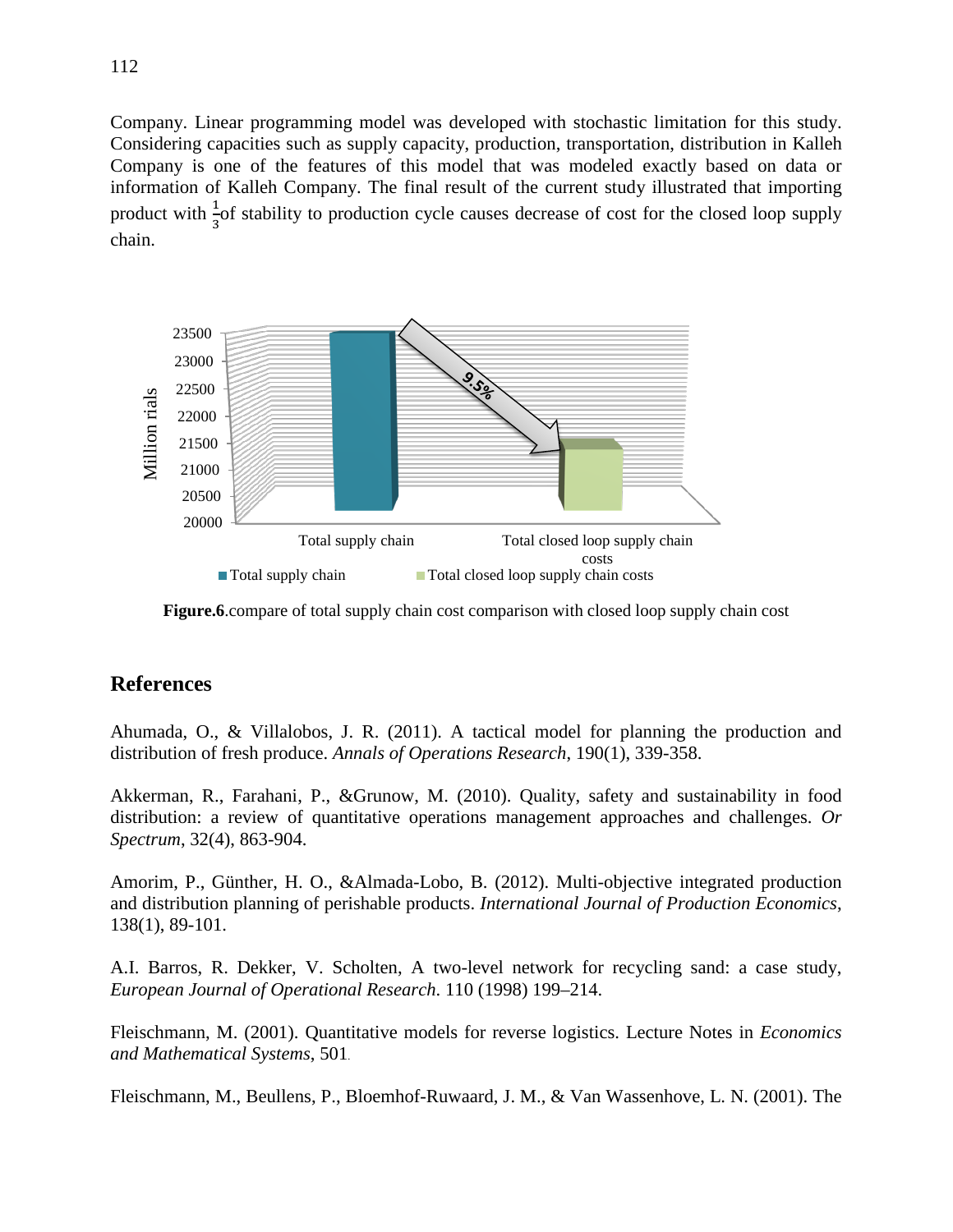impact of product recovery on logistics network design. Production and Operations Management, 10(2), 156–173.

Fleischmann M, Jacqueline MB-R, Rommert D, Erwin van der Laan JAEE, van Nunen, Van Wassenhove LN. Quantitative models for reverse logistics: a review. European Journal of Operational Research 1997;16:1–17.

Guide, V. D. R., Jr., & Van Wassenhove, L. N. (2009). The evolution of closed loop supply chain research. *Operations Research*, 57(1), 10–18.

Haji, M., Haji, R., Darabi, H., (2007), Price Discount and Stochastic Initial Inventory in the Newsboy Problem, *Journal of Industrial and Systems Engineering* , 1 (2), Page 130-138

Hassanzadeh Amin, S., and Guoqing Zhang;(2012); An integrated model for closed loop supply chain configuration and supplier selection: Multi-objective approach,*Expert Systems with*  Applications 39 (2012) 6782–6791

Ko, H. J., & Evans, G. W. (2007). A genetic algorithm-based heuristic for the dynamic integrated forward/reverse logistics network for 3PLs. Computers & OperationsResearch, 34(2), 346–366.

Jayaraman, V., Guide, V. D. R., Jr., &Srivastava, R. (1999). A closed loop logistics model for remanufacturing. *Journal of the Operational Research Society*, 50(5), 497–508

H.R. Krikke, A. Van Harten, P.C. Schuur, Reverse logistic network re-design for copiers, *OR Spektrum* 21 (1999) 381–409.

D.H. Lee, M. Dong, A heuristic approach to logistics network design for end-of-lease computer products recovery, *Transport. Res. Part E: Logist. Transport. Rev.* 44 (3) (2008) 455–474

O. Listes, A generic stochastic model for supply-and-return network design, *Computers & Operations Research*. 34 (2007) 417–442.

Z. Lu, N. Bostel, A facility location model for logistics systems including reverse flows: the case of remanufacturing activities, *Computers & Operations Research*. 34 (2) (2007) 299–323

Melo, M. T., Nickel, S., &Saldanha-da-Gama, F. (2009). Facility location and supply chain management – A review. *European Journal of Operational Research*, 196(2), 401–412.

H. Min, H.J. Ko, B.I. Park, A Lagrangian relaxation heuristic for solving the multi-echelon, multi-commodity, closed loop supply chain network design problem, *Int. J. Logist. Syst. Manage*. 1 (4) (2005) 382–404.

Nagurney, A., Dong, J., (2002). Super networks: Decision-Making for the Information Age. Edward Elgar Publishing, Chelthenham, England

Mir SamanPishvaee,MasoudRabbani,Seyed Ali Torabi,A robust optimization approach to closed